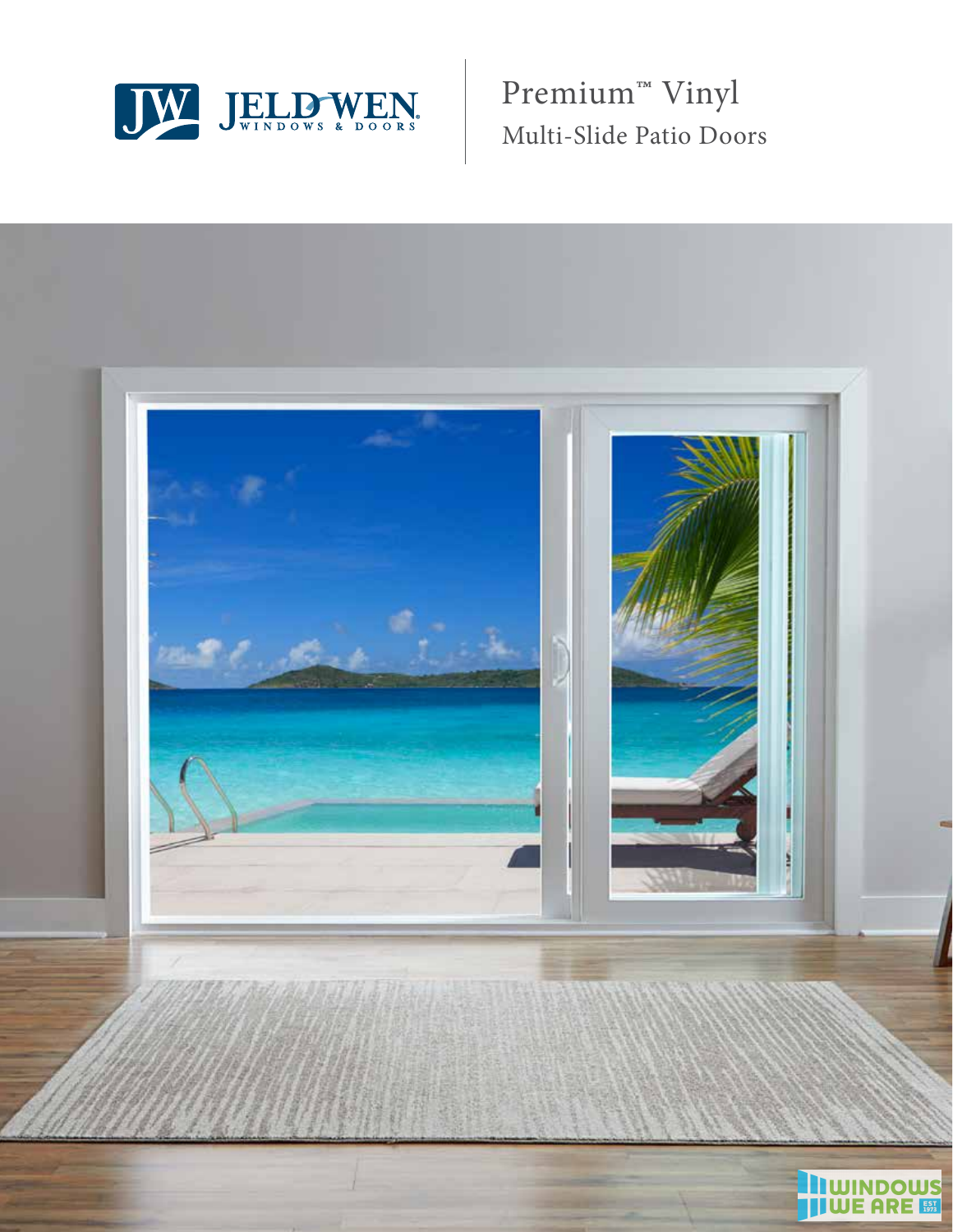## TABLE OF CONTENTS

| About JELD-WEN                                    | D |
|---------------------------------------------------|---|
| Premium <sup>™</sup> Vinyl Multi-Slide Patio Door | R |
| <b>Bypass Panels</b>                              | Λ |
| <b>Pocket Panels</b>                              | 6 |

## About JELD-WEN DEDICATION FROM DAY ONE

Since 1960, when JELD-WEN began with one millwork plant, we've been dedicated to crafting windows and doors that enhance the beauty and functionality of your home. Today we continue that tradition with products that are durable and worry-free. It's the result of innovation as the driving force in all that we do. It begins in the forests where our premium lumber is harvested. In addition to responsible sourcing practices, we reuse and recycle as much of our raw resources as possible. Innovation is also at the heart of our design and manufacturing process. With JELD-WEN, you can expect products that are more than just beautiful on the outside. The inner workings of our windows and doors are engineered to function flawlessly for years to come.



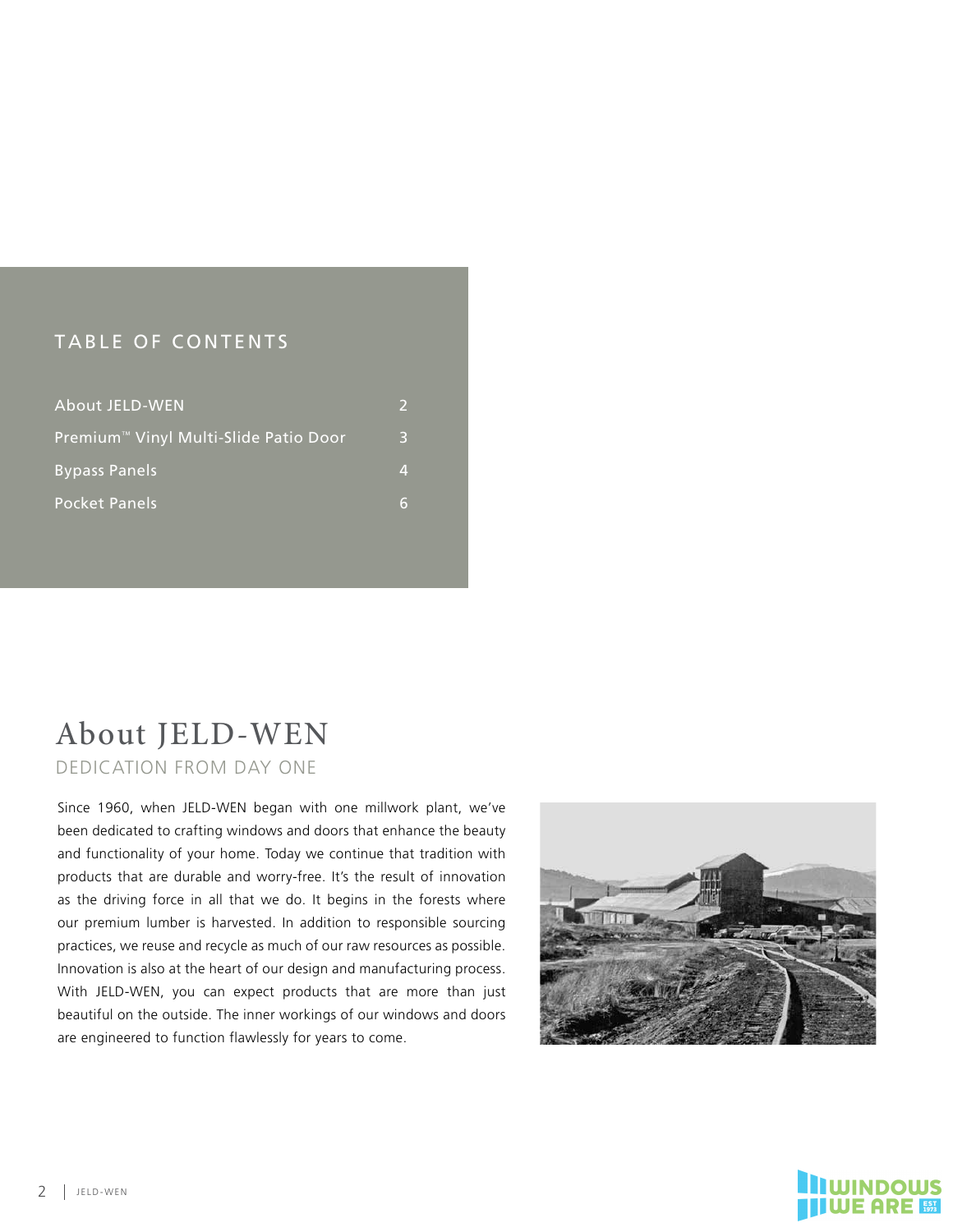# Help a Smaller Budget Make a Huge Impact

JELD-WEN pairs design innovation with low maintenance in this stunning new product offering. The Premium™ Vinyl Multi-Slide patio door dramatically opens up rooms to the outdoors, creating light, open space with up to six-panel units reaching 10 feet in height and 24 feet in width. Premium Vinyl construction means simple upkeep and more design possibilities for smaller budgets.



Available in non-impact (PG35 and PG50) and impact (wind zone 3 and 4).

### **Glass options**

- Lo $E$ <sup>3</sup>-366<sup>®</sup> insulating glass with argon
- Clear, obscure, laminated or textured glass
- ImpactGard™ glass available for coastal climates

### **Blinds, grilles and screens**

- Blinds between glass (available on limited sizes)
- Grilles between glass
- Simulated divided lites
- Fiberglass mesh screen (standard) retractable screen (upgrade)

### FEATURES

- Independently moving panels on two, three or four tracks with up to six panels for maximum design flexibility
- Maximum size panels: 5'x8' or 4'x10'
- Multipoint lock system aids security and product performance
- Easy installation with popular sizes and configurations



Adjustable Stainless Steel Rollers

### **Hardware**

- Pull handles (standard and upgrade)
- Recessed handles (upgrade)



### HARDWARE FINISHES



Desert Sand



## Oil-Rubbed Bronze

Chestnut Bronze

Note: not all finishes are available on all hardware styles, consult your dealer.

| White | Almond | Desert | White |
|-------|--------|--------|-------|
|       |        | Sand   |       |

\*Available only with white interior.

### INTERIOR FINISHES EXTERIOR FINISHES



See a dealer or jeld-wen.com for additional product details and ordering information.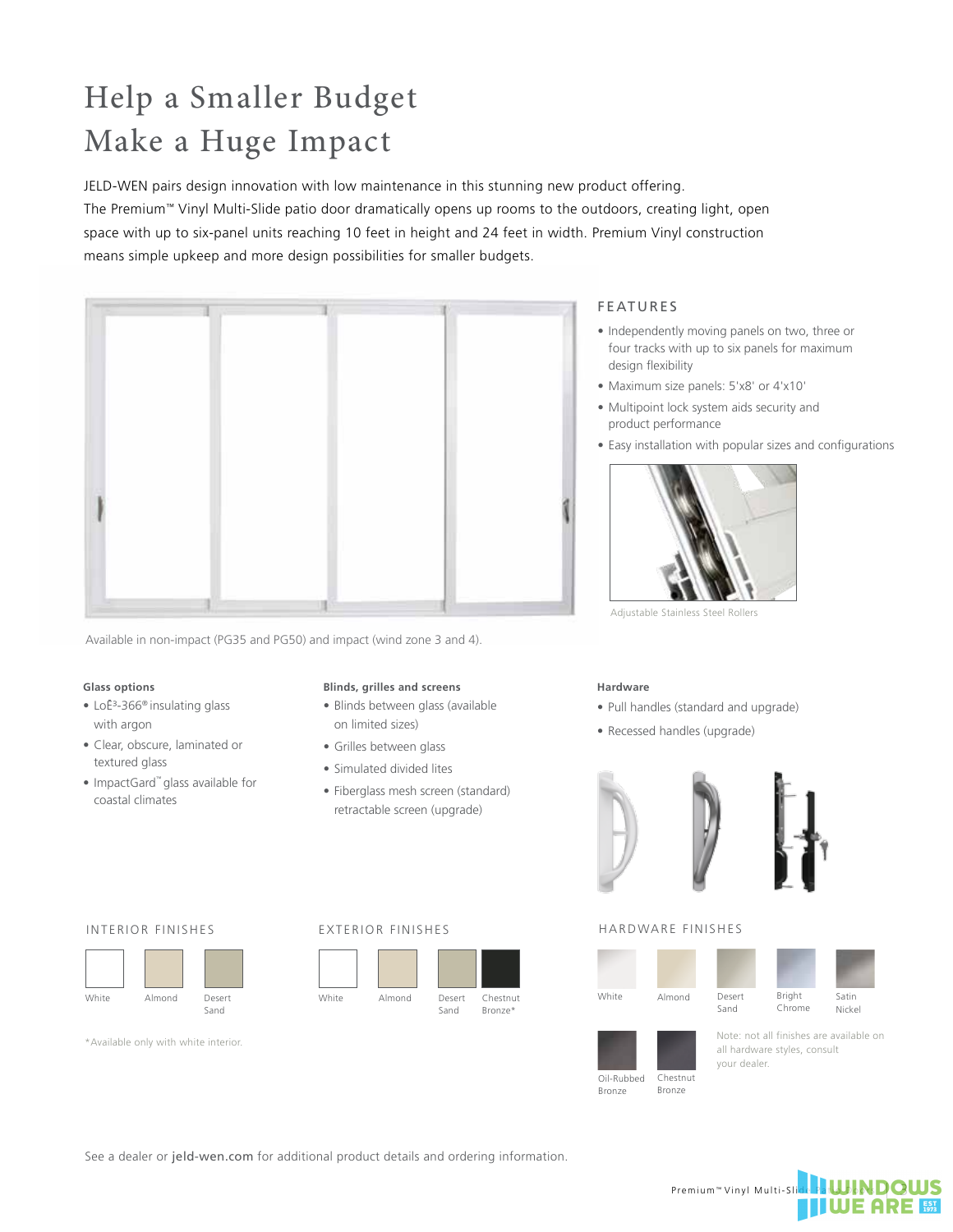### Bypass Panels y pass r a

These are Premium™ Vinyl Multi-Slide patio door bypass panels, which move the doors left or right.



Indicates the direction of operation Indicates the direction of operation Indicates bidirectional Operation  $X =$  Operating | O = Fixed

## Bypass Units

### 4-panel

| $4$ -panei         |                                  |                 |                       |
|--------------------|----------------------------------|-----------------|-----------------------|
| <b>Call Size</b>   | <b>Configurations /</b><br>Frame | <b>Stacking</b> | <b>Net Frame Size</b> |
| $10/0 \times 6/8$  | OXXO   2 TRACK                   | Standard        | 117-13/16" x 79-1/2"  |
| $12/0 \times 6/8$  | OXXO   2 TRACK                   | <b>Standard</b> | 141-13/16" x 79-1/2"  |
| $16/0 \times 6/8$  | OXXO   2 TRACK                   | Standard        | 189-13/16" x 79-1/2"  |
| $20/0 \times 6/8$  | OXXO   2 TRACK                   | <b>Standard</b> | 237-13/16" x 79-1/2"  |
| $10/0 \times 8/0$  | OXXO   2 TRACK                   | Standard        | 117-13/16" x 95-1/2"  |
| $12/0 \times 8/0$  | OXXO   2 TRACK                   | <b>Standard</b> | 141-13/16" x 95-1/2"  |
| $16/0 \times 8/0$  | OXXO   2 TRACK                   | Standard        | 189-13/16" x 95-1/2"  |
| $20/0 \times 8/0$  | OXXO   2 TRACK                   | <b>Standard</b> | 237-13/16" x 95-1/2"  |
| $10/0 \times 10/0$ | OXXO   2 TRACK                   | Standard        | 117-13/16" x 119-1/2" |
| $12/0 \times 10/0$ | OXXO   2 TRACK                   | <b>Standard</b> | 141-13/16" x 119-1/2" |
| $16/0 \times 10/0$ | OXXO   2 TRACK                   | <b>Standard</b> | 189-13/16" x 119-1/2" |
| $20/0 \times 6/8$  | OXXO   2 TRACK                   | <b>Standard</b> | 237-13/16" x 79-1/2"  |
| $20/0 \times 8/0$  | OXXO   2 TRACK                   | <b>Standard</b> | 237-13/16" x 95-1/2"  |



| 5-panel            |                                         |                         |                       | 6-panel            |                               |
|--------------------|-----------------------------------------|-------------------------|-----------------------|--------------------|-------------------------------|
| <b>Call Size</b>   | <b>Configurations /</b><br><b>Frame</b> | <b>Stacking</b>         | <b>Net Frame Size</b> | <b>Call Size</b>   | Configuration<br><b>Frame</b> |
| $12/6 \times 6/8$  | OXXXO   3 TRACK                         | Standard/Reverse        | 144-13/16" x 79-1/2"  | $15/0 \times 6/8$  | OXXXXO   3 TR                 |
| $15/0 \times 6/8$  | OXXXO   3 TRACK                         | <b>Standard/Reverse</b> | 174-13/16" x 79-1/2"  | $18/0 \times 6/8$  | OXXXXO   3 TR                 |
| $20/0 \times 6/8$  | OXXXO   3 TRACK                         | Standard/Reverse        | 234-13/16" x 79-1/2"  | $24/0 \times 6/8$  | OXXXXO   3 TR                 |
| $12/6 \times 8/0$  | OXXXO   3 TRACK                         | Standard/Reverse        | 144-13/16" x 95-1/2"  | $15/0 \times 8/0$  | OXXXXO   3 TR                 |
| $15/0 \times 8/0$  | OXXXO   3 TRACK                         | Standard/Reverse        | 174-13/16" x 95-1/2"  | $18/0 \times 8/0$  | OXXXXO   3 TR                 |
| $20/0 \times 8/0$  | OXXXO   3 TRACK                         | Standard/Reverse        | 234-13/16" x 95-1/2"  | $24/0 \times 8/0$  | OXXXXO   3 TR                 |
| $12/6 \times 10/0$ | OXXXO   3 TRACK                         | Standard/Reverse        | 144-13/16" x 119-1/2" | $15/0 \times 10/0$ | OXXXXO   3 TR                 |
| $15/0 \times 10/0$ | <b>OXXXO   3 TRACK</b>                  | <b>Standard/Reverse</b> | 174-13/16" x 119-1/2" | $18/0 \times 10/0$ | OXXXXO   3 TR                 |
| $20/0 \times 10/0$ | OXXXO   3 TRACK                         | <b>Standard/Reverse</b> | 234-13/16" x 119-1/2" | 24/0 x 10/0        | OXXXXO   3 TR                 |
|                    |                                         |                         |                       |                    |                               |

### O 3 TRACK Standard<br>C 3 TRACK Standard 15/0 x 6/8 **OXXXXO | 3 TRACK Standard 173-13/16" x 79-1/2"** MULTI-SLIDE PATIO DOOR **24/0 x 6/8 OXXXXO | 3 TRACK Standard 279-13/16" x 79-1/2" gurations /**<br>Frame **Frame Stacking Net Frame Size 18/0 x 6/8 OXXXXO | 3 TRACK Standard 207-13/16" x 79-1/2" 15/0 x 8/0 OXXXXO | 3 TRACK Standard 173-13/16" x 95-1/2" 18/0 x 8/0 OXXXXO | 3 TRACK Standard 207-13/16" x 95-1/2" 24/0 x 8/0 OXXXXO | 3 TRACK Standard 279-13/16" x 95-1/2" 15/0 x 10/0 OXXXXO | 3 TRACK Standard 173-13/16" x 119-1/2" 18/0 x 10/0 OXXXXO | 3 TRACK Standard 207-13/16" x 119-1/2" 24/0 x 10/0 OXXXXO | 3 TRACK Standard 279-13/16" x 119-1/2"**

## Bypass Bidirectional Units

### 4-panel

| <b>Call Size</b>   | <b>Configurations /</b><br><b>Frame</b> | <b>Stacking</b>         | <b>Net Frame Size</b>         |                   |                     |
|--------------------|-----------------------------------------|-------------------------|-------------------------------|-------------------|---------------------|
| $10/0 \times 6/8$  | XXXX   2 TRACK                          | <b>Standard</b>         | 117-13/16" x 79-1/2"          |                   |                     |
| $12/0 \times 6/8$  | XXXX   2 TRACK                          | <b>Standard</b>         | 141-13/16" x 79-1/2"          |                   |                     |
| $16/0 \times 6/8$  | XXXX   2 TRACK                          | <b>Standard</b>         | 189-13/16" x 79-1/2"          |                   | <del>जन्म</del> े क |
| $10/0 \times 8/0$  | <b>XXXX   2 TRACK</b>                   | <b>Standard</b>         | 117-13/16" x 95-1/2"          |                   |                     |
| $12/0 \times 8/0$  | XXXX   2 TRACK                          | <b>Standard</b>         | 141-13/16" x 95-1/2"          |                   |                     |
| $16/0 \times 8/0$  | <b>XXXX   2 TRACK</b>                   | <b>Standard</b>         | 189-13/16" x 95-1/2"          |                   |                     |
| 10/0 x 10/0        | XXXX   2 TRACK                          | <b>Standard</b>         | 117-13/16" x 119-1/2"         |                   |                     |
| $12/0 \times 10/0$ | <b>XXXX   2 TRACK</b>                   | <b>Standard</b>         | 141-13/16" x 119-1/2"         | 6-panel           |                     |
| $16/0 \times 10/0$ | XXXX   2 TRACK                          | <b>Standard</b>         | 189-13/16" x 119-1/2"         |                   |                     |
| $10/0 \times 6/8$  | <b>XXXX   4 TRACK</b>                   | <b>Standard/Reverse</b> | 113-1/2" x 79-1/2"            |                   | Configuratio        |
| $12/0 \times 6/8$  | XXXX   4 TRACK                          | <b>Standard/Reverse</b> | 137-1/2" x 79-1/2"            | <b>Call Size</b>  | Frame               |
| $16/0 \times 6/8$  | <b>XXXX   4 TRACK</b>                   | <b>Standard/Reverse</b> | 185-1/2" x 79-1/2"            | $15/0 \times 6/8$ | XXXXXX   3 TI       |
| $20/0 \times 6/8$  | XXXX   4 TRACK                          | <b>Standard/Reverse</b> | 233-1/2" x 79-1/2"            | $18/0 \times 6/8$ | XXXXXX 3 TI         |
| $10/0 \times 8/0$  | <b>XXXX   4 TRACK</b>                   | <b>Standard/Reverse</b> | 113-1/2" x 95-1/2"            | $24/0 \times 6/8$ | XXXXXX   3 TI       |
| $12/0 \times 8/0$  | XXXX   4 TRACK                          | <b>Standard/Reverse</b> | 137-1/2" x 95-1/2"            | $15/0 \times 8/0$ | XXXXXX   3 TI       |
| $16/0 \times 8/0$  | <b>XXXX   4 TRACK</b>                   | <b>Standard/Reverse</b> | 185-1/2" x 95-1/2"            | $18/0 \times 6/8$ | XXXXXX   3 TI       |
| $20/0 \times 8/0$  | XXXX   4 TRACK                          | <b>Standard/Reverse</b> | 233-1/2" x 95-1/2"            | $24/0 \times 6/8$ | XXXXXX   3 TI       |
| $10/0 \times 10/0$ | <b>XXXX   4 TRACK</b>                   | <b>Standard/Reverse</b> | $113 - 1/2$ " x $119 - 1/2$ " | 15/0 x 10/0       | XXXXXX   3 TI       |
| 12/0 x 10/0        | XXXX   4 TRACK                          | <b>Standard/Reverse</b> | 137-1/2" x 119-1/2"           | 18/0 x 10/0       | XXXXXX   3 TI       |
| 16/0 x 10/0        | <b>XXXX   4 TRACK</b>                   | <b>Standard/Reverse</b> | 185-1/2" x 119-1/2"           | 24/0 x 10/0       | XXXXXX   3 TI       |
|                    |                                         |                         |                               |                   |                     |



| $2"$ x 79-1/2"        | <b>Call Size</b>   | <b>Configurations /</b> |                 |                       |
|-----------------------|--------------------|-------------------------|-----------------|-----------------------|
| $2"$ x 79-1/2"        |                    | <b>Frame</b>            | <b>Stacking</b> | <b>Net Frame Size</b> |
| $2"$ x 79-1/2"        | $15/0 \times 6/8$  | XXXXXX   3 TRACK        | <b>Standard</b> | 173-13/16" x 79-1/2"  |
| 2" x 79-1/2"          | $18/0 \times 6/8$  | XXXXXX   3 TRACK        | <b>Standard</b> | 207-13/16" x 79-1/2"  |
| $2" \times 95 - 1/2"$ | $24/0 \times 6/8$  | XXXXXX   3 TRACK        | <b>Standard</b> | 279-13/16" x 79-1/2"  |
| $2"$ x 95-1/2"        | $15/0 \times 8/0$  | XXXXXX   3 TRACK        | <b>Standard</b> | 173-13/16" x 95-1/2"  |
| $2" \times 95 - 1/2"$ | $18/0 \times 6/8$  | XXXXXX 13 TRACK         | Standard        | 207-13/16" x 95-1/2"  |
| $2" \times 95 - 1/2"$ | $24/0 \times 6/8$  | XXXXXX   3 TRACK        | <b>Standard</b> | 279-13/16" x 95-1/2"  |
| $2"$ x 119-1/2"       | $15/0 \times 10/0$ | XXXXXX   3 TRACK        | <b>Standard</b> | 173-13/16" x 119-1/2" |
| $2"$ x 119-1/2"       | $18/0 \times 10/0$ | XXXXXX 13 TRACK         | <b>Standard</b> | 207-13/16" x 119-1/2" |
| 2" x 119-1/2"         | 24/0 x 10/0        | XXXXXX 13 TRACK         | <b>Standard</b> | 279-13/16" x 119-1/2" |
|                       |                    |                         |                 |                       |

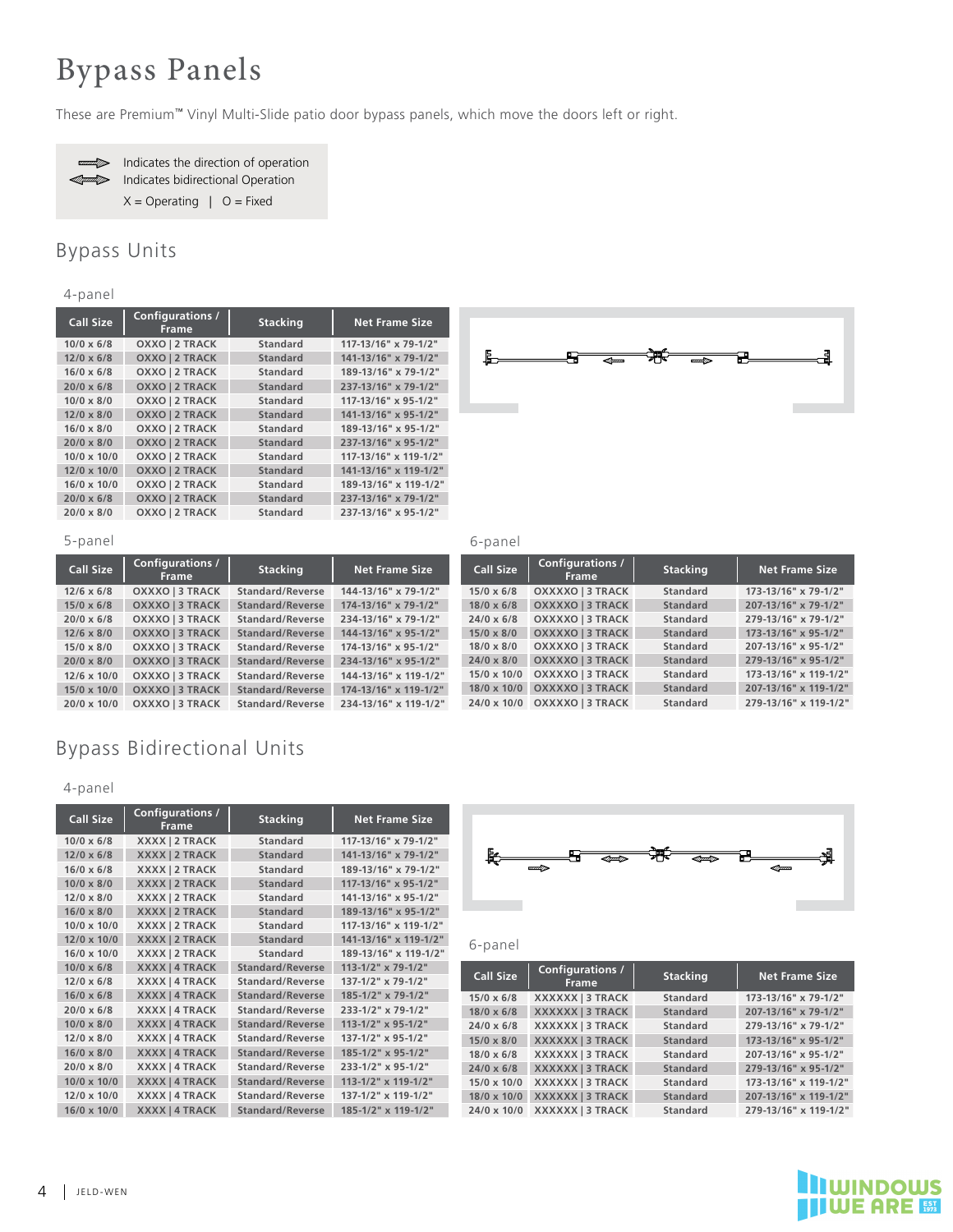## Bypass Unidirectional Units

### 2-panel

| L PUILL           |                                  |                         |                         |
|-------------------|----------------------------------|-------------------------|-------------------------|
| <b>Call Size</b>  | Configurations /<br><b>Frame</b> | <b>Stacking</b>         | <b>Net Frame Size</b>   |
| $5/0 \times 6/8$  | XO-OX   2 TRACK                  | Standard/Reverse        | 59-1/2" x 79-1/2"       |
| $6/0 \times 6/8$  | XO-OX   2 TRACK                  | <b>Standard/Reverse</b> | $71-1/2$ " x $79-1/2$ " |
| $8/0 \times 6/8$  | XO-OX   2 TRACK                  | Standard/Reverse        | $95-1/2$ " x 79-1/2"    |
| $10/0 \times 6/8$ | <b>XO-OX   2 TRACK</b>           | Standard/Reverse        | $119 - 1/2$ " x 79-1/2" |
| $5/0 \times 8/0$  | XO-OX   2 TRACK                  | Standard/Reverse        | $59-1/2$ " x 95-1/2"    |
| $6/0 \times 8/0$  | XO-OX   2 TRACK                  | <b>Standard/Reverse</b> | $71-1/2$ " x 95-1/2"    |
| $8/0 \times 8/0$  | XO-OX   2 TRACK                  | Standard/Reverse        | 95-1/2" x 95-1/2"       |
| $10/0 \times 8/0$ | XO-OX   2 TRACK                  | Standard/Reverse        | $119-1/2$ " x 95-1/2"   |
| $5/0 \times 10/0$ | XO-OX   2 TRACK                  | Standard/Reverse        | 59-1/2" x 119-1/2"      |
| $6/0 \times 10/0$ | <b>XO-OX   2 TRACK</b>           | <b>Standard/Reverse</b> | 71-1/2" x 119-1/2"      |
| $8/0 \times 10/0$ | XO-OX   2 TRACK                  | <b>Standard/Reverse</b> | $95-1/2$ " x 119-1/2"   |



### 3-panel

| <b>Call Size</b>   | <b>Configurations /</b><br><b>Frame</b> | <b>Stacking</b>         | <b>Net Frame Size</b>   |                    |        |
|--------------------|-----------------------------------------|-------------------------|-------------------------|--------------------|--------|
| $9/0 \times 6/8$   | XXX   2 TRACK                           | <b>Standard</b>         | $104 - 1/2$ " x 79-1/2" |                    |        |
| $12/0 \times 6/8$  | XXX   2 TRACK                           | <b>Standard</b>         | 140-1/2" x 79-1/2"      | 4-panel            |        |
| $15/0 \times 6/8$  | XXX   2 TRACK                           | <b>Standard</b>         | $176 - 1/2$ " x 79-1/2" |                    |        |
| $9/0 \times 8/0$   | XXX   2 TRACK                           | <b>Standard</b>         | $104 - 1/2$ " x 95-1/2" | <b>Call Size</b>   |        |
| $12/0 \times 8/0$  | XXX   2 TRACK                           | <b>Standard</b>         | 140-1/2" x 95-1/2"      |                    |        |
| $15/0 \times 8/0$  | XXX   2 TRACK                           | <b>Standard</b>         | $176 - 1/2$ " x 95-1/2" | $10/0 \times 6/8$  | X      |
| $9/0 \times 10/0$  | XXX   2 TRACK                           | <b>Standard</b>         | 104-1/2" x 119-1/2"     | $12/0 \times 6/8$  | X      |
| $12/0 \times 10/0$ | XXX   2 TRACK                           | <b>Standard</b>         | 140-1/2" x 119-1/2"     | $16/0 \times 6/8$  | X      |
| $9/0 \times 6/8$   | XXX   3 TRACK                           | <b>Standard/Reverse</b> | $104 - 1/2$ " x 79-1/2" | $20/0 \times 6/8$  | X      |
| $12/0 \times 6/8$  | <b>XXXI3 TRACK</b>                      | <b>Standard/Reverse</b> | 140-1/2" x 79-1/2"      | $10/0 \times 8/0$  | X      |
| $15/0 \times 6/8$  | XXX   3 TRACK                           | Standard/Reverse        | $176 - 1/2$ " x 79-1/2" | $12/0 \times 8/0$  | X      |
| $9/0 \times 8/0$   | <b>XXXI3 TRACK</b>                      | <b>Standard/Reverse</b> | $104 - 1/2$ " x 95-1/2" | $16/0 \times 8/0$  | X      |
| $12/0 \times 8/0$  | XXX   3 TRACK                           | Standard/Reverse        | 140-1/2" x 95-1/2"      | 20/0 x 8/0         | X      |
| $15/0 \times 8/0$  | XXX   3 TRACK                           | <b>Standard/Reverse</b> | $176 - 1/2$ " x 95-1/2" | $10/0 \times 10/0$ | X      |
| $9/0 \times 10/0$  | XXX   3 TRACK                           | Standard/Reverse        | 104-1/2" x 119-1/2"     | $12/0 \times 10/0$ | X      |
| 12/0 x 10/0        | <b>XXXI3 TRACK</b>                      | <b>Standard/Reverse</b> | 140-1/2" x 119-1/2"     | $16/0 \times 10/0$ | $\chi$ |
|                    |                                         |                         |                         |                    |        |

| $1/2$ " x 95-1/2"<br>$1/2$ " x 95-1/2" | <b>Call Size</b>   | <b>Configurations /</b><br><b>Frame</b>          | <b>Stacking</b>         | <b>Net Frame Size</b>         |
|----------------------------------------|--------------------|--------------------------------------------------|-------------------------|-------------------------------|
| $1/2$ " x 95-1/2"                      | $10/0 \times 6/8$  | XXXO-OXXX   4 TRACK Standard/Reverse             |                         | $113 - 1/2$ " x 79-1/2"       |
| $1/2$ " x 119-1/2"                     | $12/0 \times 6/8$  | XXXO-OXXX   4 TRACK                              | <b>Standard/Reverse</b> | $137 - 1/2$ " x 79-1/2"       |
| $1/2$ " x 119-1/2"                     | $16/0 \times 6/8$  | XXXO-OXXX   4 TRACK Standard/Reverse             |                         | 185-1/2" x 79-1/2"            |
| $1/2$ " x 79-1/2"                      | $20/0 \times 6/8$  | XXXO-OXXX   4 TRACK                              | <b>Standard/Reverse</b> | 233-1/2" x 79-1/2"            |
| $1/2$ " x 79-1/2"                      | $10/0 \times 8/0$  | XXXO-OXXX   4 TRACK Standard/Reverse             |                         | $113 - 1/2$ " x 95-1/2"       |
| $1/2$ " x 79-1/2"                      | $12/0 \times 8/0$  | XXXO-OXXX   4 TRACK Standard/Reverse             |                         | $137 - 1/2$ " x 95-1/2"       |
| $1/2$ " x 95-1/2"                      | $16/0 \times 8/0$  | XXXO-OXXX   4 TRACK Standard/Reverse             |                         | $185 - 1/2$ " x 95-1/2"       |
| $1/2$ " x 95-1/2"                      | $20/0 \times 8/0$  | XXXO-OXXX   4 TRACK                              | <b>Standard/Reverse</b> | 233-1/2" x 95-1/2"            |
| $1/2$ " x 95-1/2"                      | $10/0 \times 10/0$ | XXXO-OXXX   4 TRACK Standard/Reverse             |                         | $113 - 1/2$ " x $119 - 1/2$ " |
| $1/2$ " x 119-1/2"                     |                    | 12/0 x 10/0 XXXO-OXXX   4 TRACK Standard/Reverse |                         | 137-1/2" x 119-1/2"           |
| $1/2$ " x 119-1/2"                     |                    | 16/0 x 10/0 XXXO-OXXX   4 TRACK Standard/Reverse |                         | 185-1/2" x 119-1/2"           |
|                                        |                    |                                                  |                         |                               |

## Bypass Bi-Directional Units

### 2-panel

| <b>Call Size</b>  | <b>Configurations /</b><br><b>Frame</b> | <b>Stacking</b>  | <b>Net Frame Size</b>   |                  |
|-------------------|-----------------------------------------|------------------|-------------------------|------------------|
| $5/0 \times 6/8$  | XXI2 TRACK                              | Standard/Reverse | 59-1/2" x 79-1/2"       |                  |
| $6/0 \times 6/8$  | <b>XXI2 TRACK</b>                       | Standard/Reverse | $71-1/2$ " x 79-1/2"    |                  |
| $8/0 \times 6/8$  | XXI2 TRACK                              | Standard/Reverse | $95-1/2$ " x 79-1/2"    |                  |
| $10/0 \times 6/8$ | <b>XXI2 TRACK</b>                       | Standard/Reverse | 119-1/2" x 79-1/2"      |                  |
| $5/0 \times 8/0$  | XXI2 TRACK                              | Standard/Reverse | 59-1/2" x 95-1/2"       |                  |
| $6/0 \times 8/0$  | XXI2 TRACK                              | Standard/Reverse | $71-1/2$ " x 95-1/2"    |                  |
| $8/0 \times 8/0$  | XXI2 TRACK                              | Standard/Reverse | $95-1/2$ " x $95-1/2$ " |                  |
| $10/0 \times 8/0$ | XXI2 TRACK                              | Standard/Reverse | $119 - 1/2$ " x 95-1/2" |                  |
| $5/0 \times 10/0$ | XXI2 TRACK                              | Standard/Reverse | 59-1/2" x 119-1/2"      | 4-panel          |
| $6/0 \times 10/0$ | <b>XXI2 TRACK</b>                       | Standard/Reverse | 71-1/2" x 119-1/2"      |                  |
| $8/0 \times 10/0$ | XXI2 TRACK                              | Standard/Reverse | $95-1/2$ " x 119-1/2"   | <b>Call Size</b> |

### 3-panel

| <b>Call Size</b>   | <b>Configurations /</b><br><b>Frame</b> | <b>Stacking</b>         | <b>Net Frame Size</b>   | 16/0 x |
|--------------------|-----------------------------------------|-------------------------|-------------------------|--------|
|                    |                                         |                         |                         | 10/0 x |
| $9/0 \times 6/8$   | XXX   2 TRACK                           | <b>Standard</b>         | $104 - 1/2$ " x 79-1/2" | 12/0 x |
| $12/0 \times 6/8$  | XXX   2 TRACK                           | <b>Standard</b>         | 140-1/2" x 79-1/2"      | 16/0 x |
| $15/0 \times 6/8$  | XXX   2 TRACK                           | <b>Standard</b>         | 176-1/2" x 79-1/2"      | 10/0 x |
| $9/0 \times 8/0$   | XXX   2 TRACK                           | <b>Standard</b>         | $104 - 1/2$ " x 95-1/2" | 12/0 x |
| $12/0 \times 8/0$  | XXX   2 TRACK                           | <b>Standard</b>         | 140-1/2" x 95-1/2"      | 16/0 x |
| $15/0 \times 8/0$  | <b>XXXI2 TRACK</b>                      | <b>Standard</b>         | 176-1/2" x 95-1/2"      | 10/0 x |
| $9/0 \times 10/0$  | XXX   2 TRACK                           | <b>Standard</b>         | 104-1/2" x 119-1/2"     | 12/0 x |
| $12/0 \times 10/0$ | XXXI2 TRACK                             | <b>Standard</b>         | 140-1/2" x 119-1/2"     | 16/0 x |
| $9/0 \times 6/8$   | XXX   3 TRACK                           | <b>Standard/Reverse</b> | $104 - 1/2$ " x 79-1/2" | 20/0 x |
| $12/0 \times 6/8$  | XXX   3 TRACK                           | <b>Standard/Reverse</b> | 140-1/2" x 79-1/2"      | 10/0 x |
| $15/0 \times 6/8$  | XXX   3 TRACK                           | <b>Standard/Reverse</b> | 176-1/2" x 79-1/2"      | 12/0 x |
| $9/0 \times 8/0$   | XXX   3 TRACK                           | <b>Standard/Reverse</b> | 104-1/2" x 95-1/2"      | 16/0 x |
| $12/0 \times 8/0$  | XXX   3 TRACK                           | <b>Standard/Reverse</b> | 140-1/2" x 95-1/2"      | 20/0 x |
| $15/0 \times 8/0$  | XXX   3 TRACK                           | <b>Standard/Reverse</b> | 176-1/2" x 95-1/2"      | 10/0 x |
| $9/0 \times 10/0$  | XXX   3 TRACK                           | <b>Standard/Reverse</b> | 104-1/2" x 119-1/2"     | 12/0 x |
| $12/0 \times 10/0$ | <b>XXXI3 TRACK</b>                      | <b>Standard/Reverse</b> | 140-1/2" x 119-1/2"     | 16/0 x |

 $F = 2012$   $R = 113$ 



| 14 A IIJ 114<br>/2" x 119-1/2" | <b>Call Size</b>   | Configurations /<br><b>Frame</b> | <b>Stacking</b>         | <b>Net Frame Size</b>   |
|--------------------------------|--------------------|----------------------------------|-------------------------|-------------------------|
|                                | $10/0 \times 6/8$  | XXXX   2 TRACK                   | <b>Standard</b>         | 117-13/16" x 79-1/2"    |
|                                | $12/0 \times 6/8$  | XXXX   2 TRACK                   | <b>Standard</b>         | 141-13/16" x 79-1/2"    |
|                                | $16/0 \times 6/8$  | XXXX   2 TRACK                   | <b>Standard</b>         | 189-13/16" x 79-1/2"    |
| et Frame Size                  | $10/0 \times 8/0$  | XXXX   2 TRACK                   | <b>Standard</b>         | 117-13/16" x 95-1/2"    |
| $1 - 1/2$ " x 79-1/2"          | $12/0 \times 8/0$  | XXXX   2 TRACK                   | <b>Standard</b>         | 141-13/16" x 95-1/2"    |
| $-1/2$ " x 79-1/2"             | $16/0 \times 8/0$  | <b>XXXX   2 TRACK</b>            | <b>Standard</b>         | 189-13/16" x 95-1/2"    |
| $5 - 1/2$ " x 79-1/2"          | $10/0 \times 10/0$ | XXXX   2 TRACK                   | <b>Standard</b>         | 117-13/16" x 119-1/2"   |
| $1 - 1/2$ " x 95-1/2"          | 12/0 x 10/0        | XXXX   2 TRACK                   | <b>Standard</b>         | 141-13/16" x 119-1/2"   |
| $-1/2$ " x 95-1/2"             | 16/0 x 10/0        | XXXX   2 TRACK                   | <b>Standard</b>         | 189-13/16" x 119-1/2"   |
| $5-1/2$ " x 95-1/2"            | $10/0 \times 6/8$  | <b>XXXX   4 TRACK</b>            | <b>Standard/Reverse</b> | 113-1/2" x 79-1/2"      |
| $-1/2$ " x 119-1/2"            | $12/0 \times 6/8$  | XXXX   4 TRACK                   | <b>Standard/Reverse</b> | 137-1/2" x 79-1/2"      |
| $-1/2$ " x 119-1/2"            | $16/0 \times 6/8$  | <b>XXXX   4 TRACK</b>            | <b>Standard/Reverse</b> | 185-1/2" x 79-1/2"      |
| l-1/2" x 79-1/2"               | $20/0 \times 6/8$  | XXXX   4 TRACK                   | <b>Standard/Reverse</b> | 233-1/2" x 79-1/2"      |
| $-1/2$ " x 79-1/2"             | $10/0 \times 8/0$  | <b>XXXX   4 TRACK</b>            | <b>Standard/Reverse</b> | $113 - 1/2$ " x 95-1/2" |
| $5-1/2$ " x 79-1/2"            | $12/0 \times 8/0$  | <b>XXXX   4 TRACK</b>            | <b>Standard/Reverse</b> | 137-1/2" x 95-1/2"      |
| I-1/2" x 95-1/2"               | $16/0 \times 8/0$  | <b>XXXX   4 TRACK</b>            | <b>Standard/Reverse</b> | 185-1/2" x 95-1/2"      |
| $-1/2$ " x 95-1/2"             | $20/0 \times 8/0$  | <b>XXXX   4 TRACK</b>            | <b>Standard/Reverse</b> | 233-1/2" x 95-1/2"      |
| $5 - 1/2$ " x 95-1/2"          | 10/0 x 10/0        | <b>XXXX   4 TRACK</b>            | <b>Standard/Reverse</b> | 113-1/2" x 119-1/2"     |
| $-1/2$ " x 119-1/2"            | 12/0 x 10/0        | XXXX   4 TRACK                   | <b>Standard/Reverse</b> | 137-1/2" x 119-1/2"     |
| $-1/2$ " x 119-1/2"            | 16/0 x 10/0        | <b>XXXX   4 TRACK</b>            | <b>Standard/Reverse</b> | 185-1/2" x 119-1/2"     |
|                                |                    |                                  |                         |                         |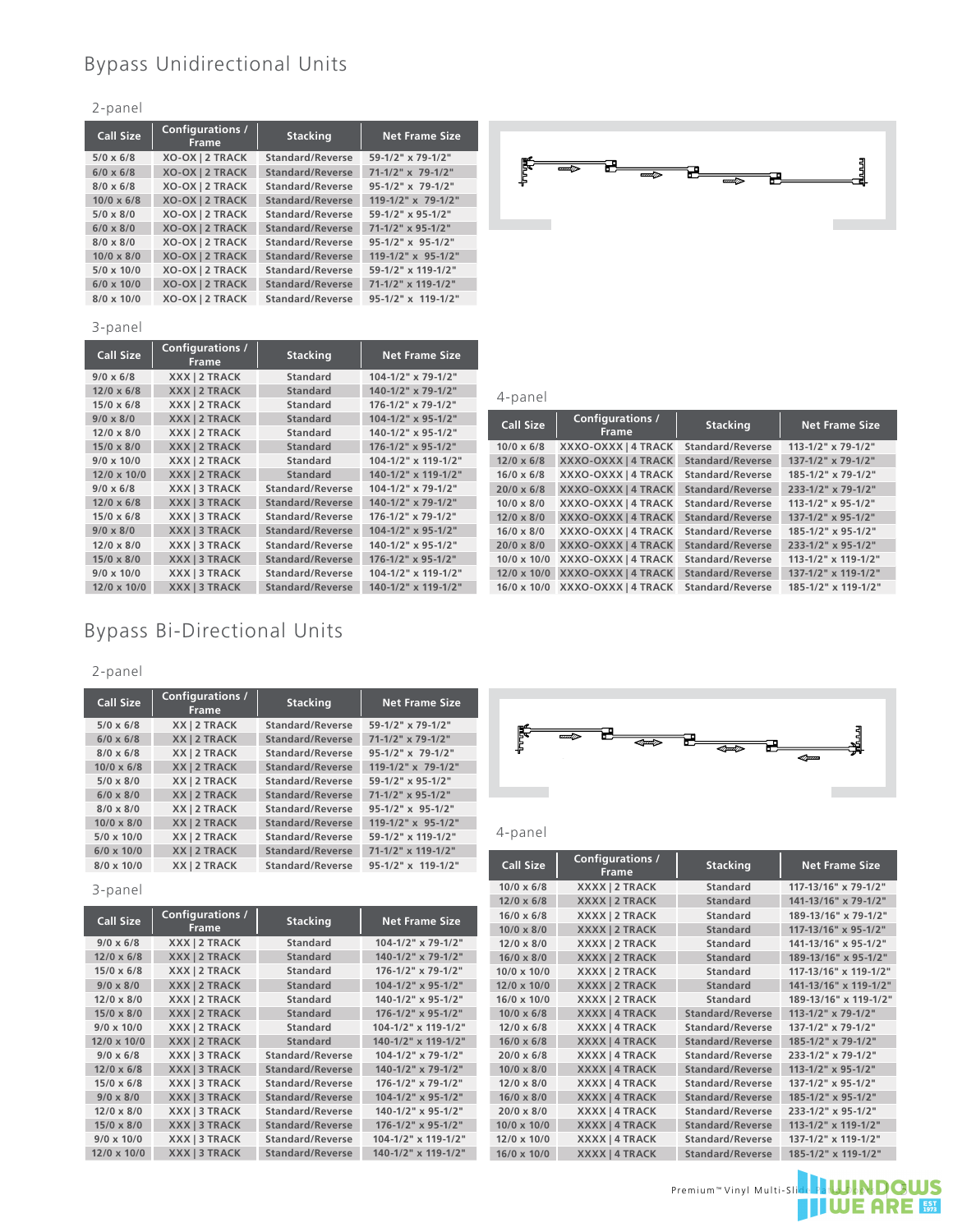### Pocket Panels ocket .

are are nocket nanel These are pocket panel options for Premium™ Vinyl Multi-Slide patio doors. Pocket doors slide to the right into the wall, hiding the door in a pocket.



## Pocket Unidirectional Units



4-panel

### 4 Panel - PXX-XXP

Indicates the direction of operation **5/0 x 6/8 X | 2 TRACK Pkt Left or Pkt Right 57-9/16" x 79-1/2"** 1-panel Indicates Bi-Directional Operation **3/0 x 8/0 X | 2 TRACK Pkt Left or Pkt Right 33-9/16" x 95-1/2"** 4/0 x 8/0 X 2 TRACK Pkt Left or Pkt Right 45-9/16" x 95-1/2" **Call Size Configurations / Frame Stacking Net Frame Size 2/6 x 6/8 X | 2 TRACK Pkt Left or Pkt Right 27-9/16" x 79-1/2" 3/0 x 6/8 X | 2 TRACK Pkt Left or Pkt Right 33-9/16" x 79-1/2" 4/0 x 6/8 X | 2 TRACK Pkt Left or Pkt Right 45-9/16" x 79-1/2" 2/6 x 8/0 X | 2 TRACK Pkt Left or Pkt Right 27-9/16" x 95-1/2" 5/0 x 8/0 X | 2 TRACK Pkt Left or Pkt Right 57-9/16" x 95-1/2" 2/6 x 10/0 X | 2 TRACK Pkt Left or Pkt Right 27-9/16" x 119-1/2" 3/0 x 10/0 X | 2 TRACK Pkt Left or Pkt Right 33-9/16" x 119-1/2"** Pkt Left or Pkt Right 45-9/16" x 119-1/2" **Call Size Configurations /** 2-panel

| $\mathop{\sf stacking}\nolimits$ | <b>Net Frame Size</b> | <b>Call Size</b>  | Configurations /<br><b>Frame</b> | <b>Stacking</b>              | <b>Net Frame Size</b>      |
|----------------------------------|-----------------------|-------------------|----------------------------------|------------------------------|----------------------------|
| ft or Pkt Right                  | 27-9/16" x 79-1/2"    | $5/0 \times 6/8$  | XX   2 TRACK                     | Pkt Left or Pkt Right        | 54-9/16" x 79-1/2"         |
| ft or Pkt Right                  | 33-9/16" x 79-1/2"    | $6/0 \times 6/8$  | XX   2 TRACK                     | <b>Pkt Left or Pkt Right</b> | 66-9/16" x 79-1/2"         |
| ft or Pkt Right                  | 45-9/16" x 79-1/2"    | $8/0 \times 6/8$  | XX   2 TRACK                     | Pkt Left or Pkt Right        | 90-9/16" x 79-1/2"         |
| ft or Pkt Right                  | 57-9/16" x 79-1/2"    | $10/0 \times 6/8$ | XX   2 TRACK                     | <b>Pkt Left or Pkt Right</b> | $114-9/16" \times 79-1/2"$ |
| ft or Pkt Right                  | 27-9/16" x 95-1/2"    | $5/0 \times 8/0$  | XX   2 TRACK                     | Pkt Left or Pkt Right        | 54-9/16" x 95-1/2"         |
| ft or Pkt Right                  | 33-9/16" x 95-1/2"    | $6/0 \times 8/0$  | XX   2 TRACK                     | Pkt Left or Pkt Right        | 66-9/16" x 95-1/2"         |
| ft or Pkt Right                  | 45-9/16" x 95-1/2"    | $8/0 \times 8/0$  | XX   2 TRACK                     | Pkt Left or Pkt Right        | 90-9/16" x 95-1/2"         |
| ft or Pkt Right                  | 57-9/16" x 95-1/2"    | $10/0 \times 8/0$ | XX   2 TRACK                     | <b>Pkt Left or Pkt Right</b> | 114-9/16" x 95-1/2"        |
| ft or Pkt Right                  | 27-9/16" x 119-1/2"   | $5/0 \times 10/0$ | XX   2 TRACK                     | Pkt Left or Pkt Right        | 54-9/16" x 119-1/2"        |
| ft or Pkt Right                  | 33-9/16" x 119-1/2"   | $6/0 \times 10/0$ | XX   2 TRACK                     | <b>Pkt Left or Pkt Right</b> | 66-9/16" x 119-1/2"        |
| ft or Pkt Right                  | 45-9/16" x 119-1/2"   | $8/0 \times 10/0$ | XX   2 TRACK                     | Pkt Left or Pkt Right        | 90-9/16" x 119-1/2"        |
|                                  |                       | $5/0 \times 6/8$  | XX   2 TRACK                     | Pkt Left & Pkt Right         | 53-15/16" x 79-1/2"        |
|                                  |                       | $6/0 \times 6/8$  | XX   2 TRACK                     | Pkt Left & Pkt Right         | 65-15/16" x 79-1/2"        |
|                                  |                       | $8/0 \times 6/8$  | XX   2 TRACK                     | Pkt Left & Pkt Right         | 89-15/16" x 79-1/2"        |
|                                  |                       | $10/0 \times 6/8$ | XX   2 TRACK                     | Pkt Left & Pkt Right         | 113-15/16" x 79-1/2"       |
|                                  |                       | $5/0 \times 8/0$  | XX   2 TRACK                     | Pkt Left & Pkt Right         | 53-15/16" x 95-1/2"        |
|                                  |                       | $6/0 \times 8/0$  | XX   2 TRACK                     | Pkt Left & Pkt Right         | 65-15/16" x 95-1/2"        |
|                                  |                       | $8/0 \times 8/0$  | XX   2 TRACK                     | Pkt Left & Pkt Right         | 89-15/16" x 95-1/2"        |
|                                  |                       | $10/0 \times 8/0$ | XX   2 TRACK                     | Pkt Left & Pkt Right         | 113-15/16" x 95-1/2"       |
|                                  |                       | $5/0 \times 10/0$ | XX   2 TRACK                     | Pkt Left & Pkt Right         | 53-15/16" x 119-1/2"       |
|                                  |                       | $6/0 \times 10/0$ | XX   2 TRACK                     | Pkt Left & Pkt Right         | 65-15/16" x 119-1/2"       |
|                                  |                       | $8/0 \times 10/0$ | XX   2 TRACK                     | Pkt Left & Pkt Right         | 89-15/16" x 119-1/2"       |

### 3-panel

| <b>Call Size</b>   | <b>Configurations /</b><br><b>Frame</b> | <b>Stacking</b>              | <b>Net Frame Size</b> |
|--------------------|-----------------------------------------|------------------------------|-----------------------|
| $9/0 \times 6/8$   | XXX   3 TRACK                           | <b>Pkt Left or Pkt Right</b> | 99-9/16" x 79-1/2"    |
| $12/0 \times 6/8$  | XXXI3TRACK                              | Pkt Left or Pkt Right        | 135-9/16" x 79-1/2"   |
| $15/0 \times 6/8$  | XXX   3 TRACK                           | Pkt Left or Pkt Right        | 171-9/16" x 79-1/2"   |
| $9/0 \times 8/0$   | XXX   3 TRACK                           | Pkt Left or Pkt Right        | 99-9/16" x 95-1/2"    |
| $12/0 \times 8/0$  | XXX   3 TRACK                           | Pkt Left or Pkt Right        | 135-9/16" x 95-1/2"   |
| $15/0 \times 8/0$  | XXXI3TRACK                              | Pkt Left or Pkt Right        | 171-9/16" x 95-1/2"   |
| $9/0 \times 10/0$  | XXX   3 TRACK                           | Pkt Left or Pkt Right        | 99-9/16" x 119-1/2"   |
| $12/0 \times 10/0$ | XXX   3 TRACK                           | <b>Pkt Left or Pkt Right</b> | 135-9/16" x 119-1/2"  |

| <b>Call Size</b>   | Configurations /<br><b>Frame</b> | <b>Stacking</b>       | <b>Net Frame Size</b> |
|--------------------|----------------------------------|-----------------------|-----------------------|
| $10/0 \times 6/8$  | XXXX   3 TRACK                   | Pkt Left & Pkt Right  | 107-15/16" x 79-1/2"  |
| $12/0 \times 6/8$  | XXXX   3 TRACK                   | Pkt Left & Pkt Right  | 131-15/16" x 79-1/2"  |
| $16/0 \times 6/8$  | XXXX   3 TRACK                   | Pkt Left & Pkt Right  | 179-15/16" x 79-1/2"  |
| $20/0 \times 6/8$  | XXXX   3 TRACK                   | Pkt Left & Pkt Right  | 227-15/16" x 79-1/2"  |
| $10/0 \times 8/0$  | XXXX   3 TRACK                   | Pkt Left & Pkt Right  | 107-15/16" x 95-1/2"  |
| $12/0 \times 8/0$  | XXXX   3 TRACK                   | Pkt Left & Pkt Right  | 131-15/16" x 95-1/2"  |
| $16/0 \times 8/0$  | XXXX   3 TRACK                   | Pkt Left & Pkt Right  | 179-15/16" x 95-1/2"  |
| $20/0 \times 8/0$  | XXXX   3 TRACK                   | Pkt Left & Pkt Right  | 227-15/16" x 95-1/2"  |
| 10/0 x 10/0        | XXXX   3 TRACK                   | Pkt Left & Pkt Right  | 107-15/16" x 119-1/2" |
| 12/0 x 10/0        | XXXX   3 TRACK                   | Pkt Left & Pkt Right  | 131-15/16" x 119-1/2" |
| $16/0 \times 10/0$ | XXXX   3 TRACK                   | Pkt Left & Pkt Right  | 179-15/16" x 119-1/2" |
| $10/0 \times 6/8$  | <b>XXXX   4 TRACK</b>            | Pkt Left or Pkt Right | 108-9/16" x 79-1/2"   |
| $12/0 \times 6/8$  | XXXX   4 TRACK                   | Pkt Left or Pkt Right | 132-9/16" x 79-1/2"   |
| $16/0 \times 6/8$  | <b>XXXX   4 TRACK</b>            | Pkt Left or Pkt Right | 180-9/16" x 79-1/2"   |
| $20/0 \times 6/8$  | XXXX   4 TRACK                   | Pkt Left & Pkt Right  | 228-9/16" x 79-1/2"   |
| $10/0 \times 8/0$  | <b>XXXX   4 TRACK</b>            | Pkt Left or Pkt Right | 108-9/16" x 95-1/2"   |
| $12/0 \times 8/0$  | XXXX   4 TRACK                   | Pkt Left or Pkt Right | 132-9/16" x 95-1/2"   |
| $16/0 \times 8/0$  | <b>XXXX   4 TRACK</b>            | Pkt Left or Pkt Right | 180-9/16" x 95-1/2"   |
| $20/0 \times 8/0$  | <b>XXXX   4 TRACK</b>            | Pkt Left & Pkt Right  | 228-9/16" x 95-1/2"   |
| 10/0 x 10/0        | <b>XXXX   4 TRACK</b>            | Pkt Left or Pkt Right | 108-9/16" x 119-1/2"  |
| 12/0 x 10/0        | <b>XXXX   4 TRACK</b>            | Pkt Left or Pkt Right | 132-9/16" x 119-1/2"  |
| 16/0 x 10/0        | <b>XXXX   4 TRACK</b>            | Pkt Left or Pkt Right | 180-9/16" x 119-1/2"  |

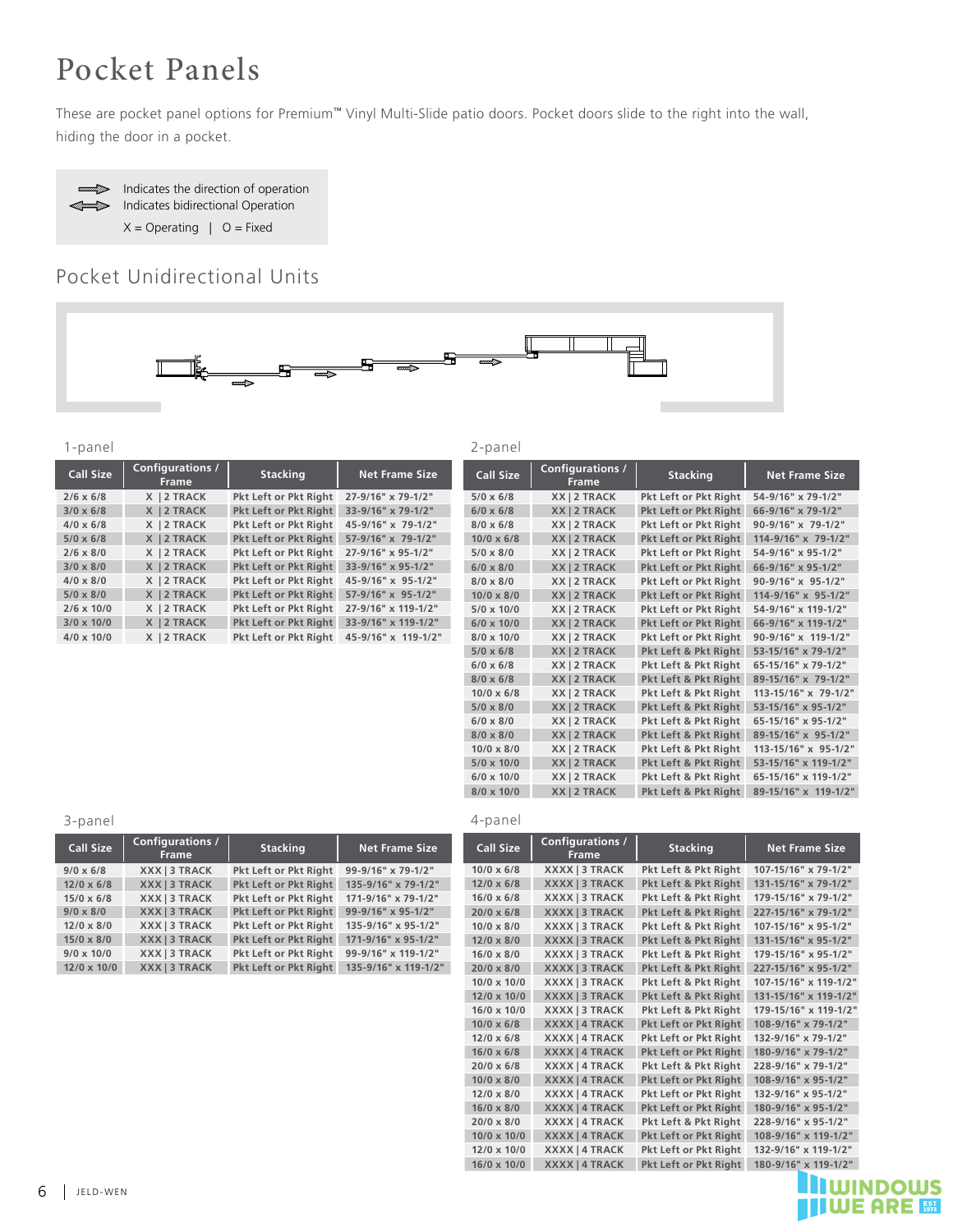4-panel



### 2-panel

| <b>Call Size</b>  | <b>Configurations /</b><br><b>Frame</b> | <b>Stacking</b>              | <b>Net Frame Size</b> | <b>Call Size</b>   | Configurations /<br><b>Frame</b> | <b>Stacking</b>              | <b>Net Frame Size</b> |
|-------------------|-----------------------------------------|------------------------------|-----------------------|--------------------|----------------------------------|------------------------------|-----------------------|
| $5/0 \times 6/8$  | XX   2 TRACK                            | Pkt Left or Pkt Right        | 54-9/16" x 79-1/2"    | $10/0 \times 6/8$  | XXXX   3 TRACK                   | Pkt Left or Pkt Right        | 107-15/16" x 79-1/2"  |
| $6/0 \times 6/8$  | XX   2 TRACK                            | <b>Pkt Left or Pkt Right</b> | 66-9/16" x 79-1/2"    | $12/0 \times 6/8$  | XXXX   3 TRACK                   | <b>Pkt Left or Pkt Right</b> | 131-15/16" x 79-1/2"  |
| $8/0 \times 6/8$  | XX   2 TRACK                            | Pkt Left or Pkt Right        | 90-9/16" x 79-1/2"    | $16/0 \times 6/8$  | XXXX   3 TRACK                   | <b>Pkt Left or Pkt Right</b> | 179-15/16" x 79-1/2"  |
| $10/0 \times 6/8$ | XX   2 TRACK                            | Pkt Left or Pkt Right        | 114-9/16" x 79-1/2"   | $20/0 \times 6/8$  | XXXX   3 TRACK                   | <b>Pkt Left or Pkt Right</b> | 227-15/16" x 79-1/2"  |
| $5/0 \times 8/0$  | XX   2 TRACK                            | Pkt Left or Pkt Right        | 54-9/16" x 95-1/2"    | $10/0 \times 8/0$  | XXXX   3 TRACK                   | Pkt Left or Pkt Right        | 107-15/16" x 95-1/2"  |
| $6/0 \times 8/0$  | XX   2 TRACK                            | Pkt Left or Pkt Right        | 66-9/16" x 95-1/2"    | $12/0 \times 8/0$  | XXXX   3 TRACK                   | Pkt Left or Pkt Right        | 131-15/16" x 95-1/2"  |
| $8/0 \times 8/0$  | XX   2 TRACK                            | Pkt Left or Pkt Right        | 90-9/16" x 95-1/2"    | $16/0 \times 8/0$  | XXXX   3 TRACK                   | Pkt Left or Pkt Right        | 179-15/16" x 95-1/2"  |
| $10/0 \times 8/0$ | XX   2 TRACK                            | <b>Pkt Left or Pkt Right</b> | 114-9/16" x 95-1/2"   | $20/0 \times 8/0$  | XXXX   3 TRACK                   | Pkt Left or Pkt Right        | 227-15/16" x 95-1/2"  |
| $5/0 \times 10/0$ | XX   2 TRACK                            | Pkt Left or Pkt Right        | 54-9/16" x 119-1/2"   | $10/0 \times 10/0$ | XXXX   3 TRACK                   | Pkt Left or Pkt Right        | 107-15/16" x 119-1/2" |
| $6/0 \times 10/0$ | XX   2 TRACK                            | <b>Pkt Left or Pkt Right</b> | 66-9/16" x 119-1/2"   | $12/0 \times 10/0$ | XXXX   3 TRACK                   | Pkt Left or Pkt Right        | 131-15/16" x 119-1/2" |
| 8/0 x 10/0        | XX   2 TRACK                            | Pkt Left or Pkt Right        | 90-9/16" x 119-1/2"   | $16/0 \times 10/0$ | XXXX   3 TRACK                   | Pkt Left or Pkt Right        | 179-15/16" x 119-1/2" |
| $5/0 \times 6/8$  | XX   2 TRACK                            | Pkt Left & Pkt Right         | 53-15/16" x 79-1/2"   | $10/0 \times 6/8$  | <b>XXXX   4 TRACK</b>            | <b>Pkt Left or Pkt Right</b> | 108-9/16" x 79-1/2"   |
| $6/0 \times 6/8$  | XX   2 TRACK                            | Pkt Left & Pkt Right         | 65-15/16" x 79-1/2"   | $12/0 \times 6/8$  | XXXX   4 TRACK                   | Pkt Left or Pkt Right        | 132-9/16" x 79-1/2"   |
| $8/0 \times 6/8$  | XX   2 TRACK                            | Pkt Left & Pkt Right         | 89-15/16" x 79-1/2"   | $16/0 \times 6/8$  | XXXX   4 TRACK                   | <b>Pkt Left or Pkt Right</b> | 180-9/16" x 79-1/2"   |
| $10/0 \times 6/8$ | XX   2 TRACK                            | Pkt Left & Pkt Right         | 113-15/16" x 79-1/2"  | $20/0 \times 6/8$  | XXXX   4 TRACK                   | Pkt Left or Pkt Right        | 228-9/16" x 79-1/2"   |
| $5/0 \times 8/0$  | XX   2 TRACK                            | Pkt Left & Pkt Right         | 53-15/16" x 95-1/2"   | $10/0 \times 8/0$  | XXXX   4 TRACK                   | Pkt Left or Pkt Right        | 108-9/16" x 95-1/2"   |
| $6/0 \times 8/0$  | XX   2 TRACK                            | Pkt Left & Pkt Right         | 65-15/16" x 95-1/2"   | $12/0 \times 8/0$  | XXXX   4 TRACK                   | Pkt Left or Pkt Right        | 132-9/16" x 95-1/2"   |
| $8/0 \times 8/0$  | XX   2 TRACK                            | Pkt Left & Pkt Right         | 89-15/16" x 95-1/2"   | $16/0 \times 8/0$  | XXXX   4 TRACK                   | Pkt Left or Pkt Right        | 180-9/16" x 95-1/2"   |
| $10/0 \times 8/0$ | XX   2 TRACK                            | Pkt Left & Pkt Right         | 113-15/16" x 95-1/2"  | $20/0 \times 8/0$  | XXXX   4 TRACK                   | Pkt Left or Pkt Right        | 228-9/16" x 95-1/2"   |
| $5/0 \times 10/0$ | XX   2 TRACK                            | Pkt Left & Pkt Right         | 53-15/16" x 119-1/2"  | $10/0 \times 10/0$ | XXXX   4 TRACK                   | Pkt Left or Pkt Right        | 108-9/16" x 119-1/2"  |
| $6/0 \times 10/0$ | XX   2 TRACK                            | Pkt Left & Pkt Right         | 65-15/16" x 119-1/2"  | 12/0 x 10/0        | XXXX   4 TRACK                   | Pkt Left or Pkt Right        | 132-9/16" x 119-1/2"  |
| $8/0 \times 10/0$ | XX   2 TRACK                            | Pkt Left & Pkt Right         | 89-15/16" x 119-1/2"  | $16/0 \times 10/0$ | XXXX   4 TRACK                   | Pkt Left or Pkt Right        | 180-9/16" x 119-1/2"  |

### 6-panel

| <b>Call Size</b>   | Configurations /<br><b>Frame</b> | <b>Stacking</b>      | <b>Net Frame Size</b> |
|--------------------|----------------------------------|----------------------|-----------------------|
| $15/0 \times 6/8$  | <b>XXXXXX   4 TRACK</b>          | Pkt Left & Pkt Right | 161-15/16" x 79-1/2"  |
| $18/0 \times 6/8$  | <b>XXXXXX   4 TRACK</b>          | Pkt Left & Pkt Right | 197-15/16" x 79-1/2"  |
| $24/0 \times 6/8$  | <b>XXXXXX   4 TRACK</b>          | Pkt Left & Pkt Right | 269-15/16" x 79-1/2"  |
| $15/0 \times 8/0$  | <b>XXXXXX   4 TRACK</b>          | Pkt Left & Pkt Right | 161-15/16" x 95-1/2"  |
| $18/0 \times 8/0$  | <b>XXXXXX   4 TRACK</b>          | Pkt Left & Pkt Right | 197-15/16" x 95-1/2"  |
| $24/0 \times 8/0$  | <b>XXXXXX 14 TRACK</b>           | Pkt Left & Pkt Right | 269-15/16" x 95-1/2"  |
| $15/0 \times 10/0$ | <b>XXXXXX   4 TRACK</b>          | Pkt Left & Pkt Right | 161-15/16" x 119-1/2" |
| 18/0 x 10/0        | <b>XXXXXX   4 TRACK</b>          | Pkt Left & Pkt Right | 197-15/16" x 119-1/2" |
| 24/0 x 10/0        | <b>XXXXXX   4 TRACK</b>          | Pkt Left & Pkt Right | 269-15/16" x 119-1/2" |